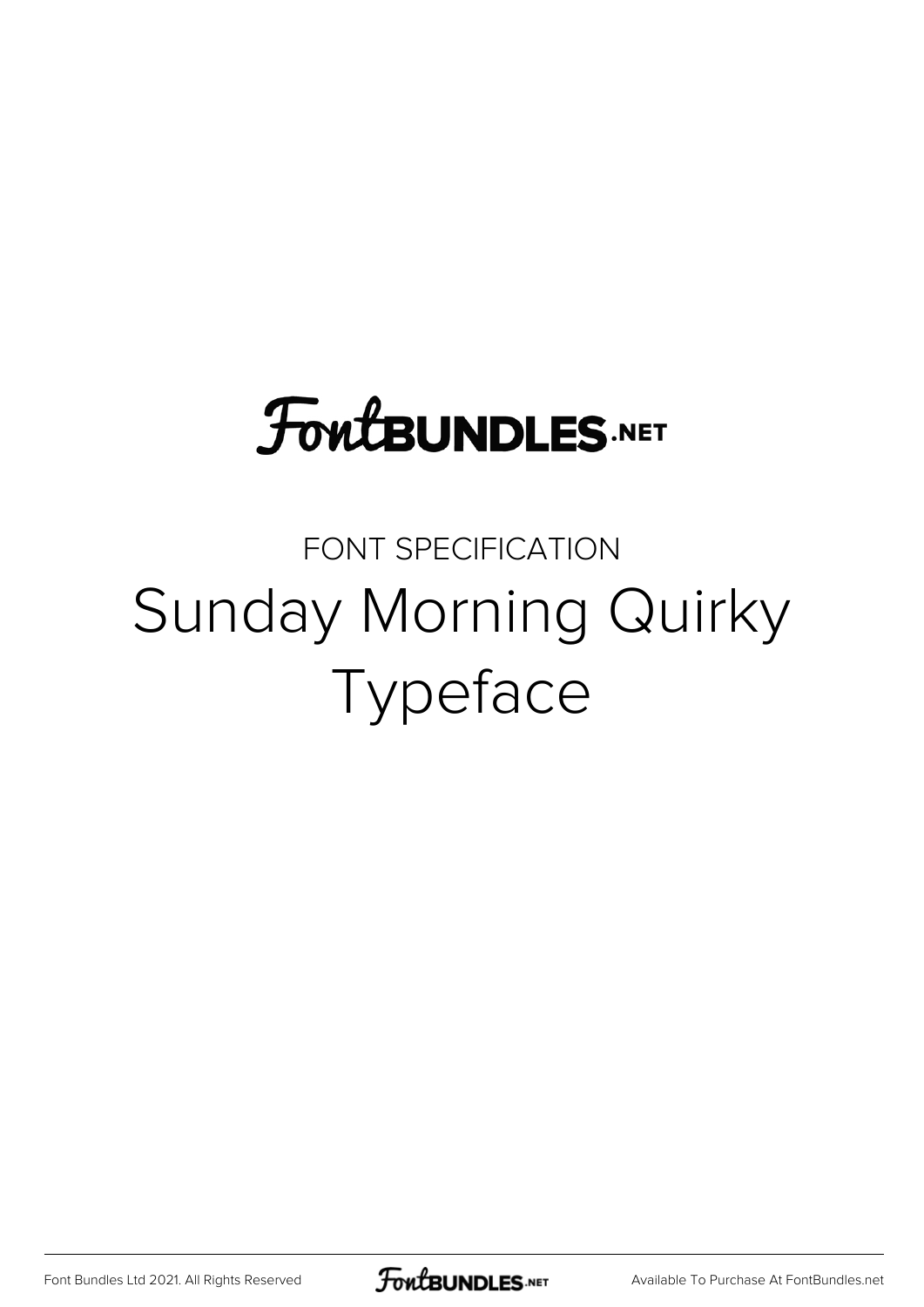#### Sunday Morning Regular - Regular

**Uppercase Characters** 

### ABCDEFGHIJKLMNOPQRSTU  $WWXYZ$

Lowercase Characters

abcdef9hijk1mnoparstuV W X Y Z

**Numbers** 

### 0123456789

Punctuation and Symbols



All Other Glyphs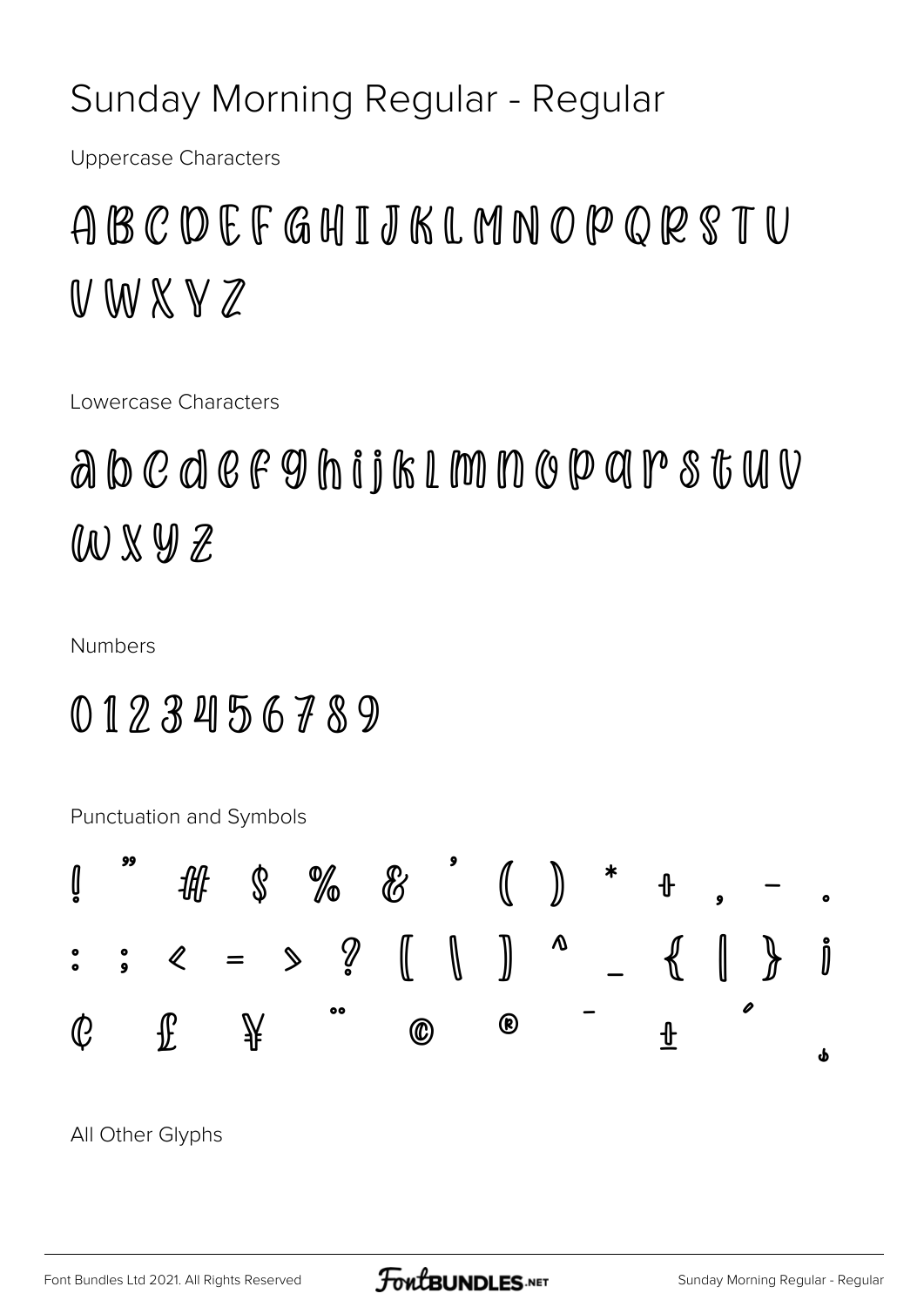|               |            |         |  | $\begin{array}{ccccccccccccccccc} \hat{A} & \hat{A} & \hat{A} & \hat{A} & \hat{A} & \hat{A} & \hat{A} & \hat{A} & \hat{E} & \hat{E} & \end{array}$                                                                                                                                                                                       |              |                |
|---------------|------------|---------|--|------------------------------------------------------------------------------------------------------------------------------------------------------------------------------------------------------------------------------------------------------------------------------------------------------------------------------------------|--------------|----------------|
|               |            |         |  | $\begin{array}{ccccccccccccccccc} \hat{\mathbb{E}} & \hat{\mathbb{E}} & \hat{\mathbb{E}} & \hat{\mathbb{I}} & \hat{\mathbb{I}} & \hat{\mathbb{I}} & \hat{\mathbb{I}} & \hat{\mathbb{I}} & \hat{\mathbb{I}} & \hat{\mathbb{N}} & \hat{\mathbb{O}} \end{array}$                                                                            |              |                |
|               |            |         |  | $\begin{array}{ccccccccccccc} \hat{\mathbb{O}} & \hat{\mathbb{O}} & \hat{\mathbb{O}} & \hat{\mathbb{O}} & \mathbb{N} & \mathbb{O} & \mathbb{O} & \mathbb{O} & \hat{\mathbb{O}} & \mathbb{O} \end{array}$                                                                                                                                 |              |                |
|               |            |         |  | $\mathring{\mathbb{U}}\quad\mathring{\mathbb{V}}\quad\mathring{\mathbb{D}}\quad\mathring{\mathbb{B}}\quad\mathring{\mathring{\mathbf{d}}} \quad\mathring{\mathring{\mathbf{d}}} \quad\mathring{\mathring{\mathbf{d}}} \quad\mathring{\mathring{\mathbf{d}}} \quad\mathring{\mathring{\mathbf{d}}} \quad\mathring{\mathring{\mathbf{d}}}$ |              |                |
|               |            |         |  | $\mathring{a}$ are $\mathring{\varrho}$ $\mathring{\varrho}$ $\mathring{\varrho}$ $\mathring{\varrho}$ $\mathring{\varrho}$ i                                                                                                                                                                                                            |              |                |
|               |            |         |  | î ji di vi vê li vê li vi                                                                                                                                                                                                                                                                                                                |              |                |
| $\frac{0}{0}$ | $\bigcirc$ | Ù Ú Ű Ű |  | $\mathring{y}$                                                                                                                                                                                                                                                                                                                           | $\mathbb{P}$ | $\mathring{y}$ |

[Font Bundles Ltd 2021. All Rights Reserved](https://fontbundles.net/) **FoutBUNDLES.NET** [Sunday Morning Regular - Regular](https://fontbundles.net/) Sunday Morning Regular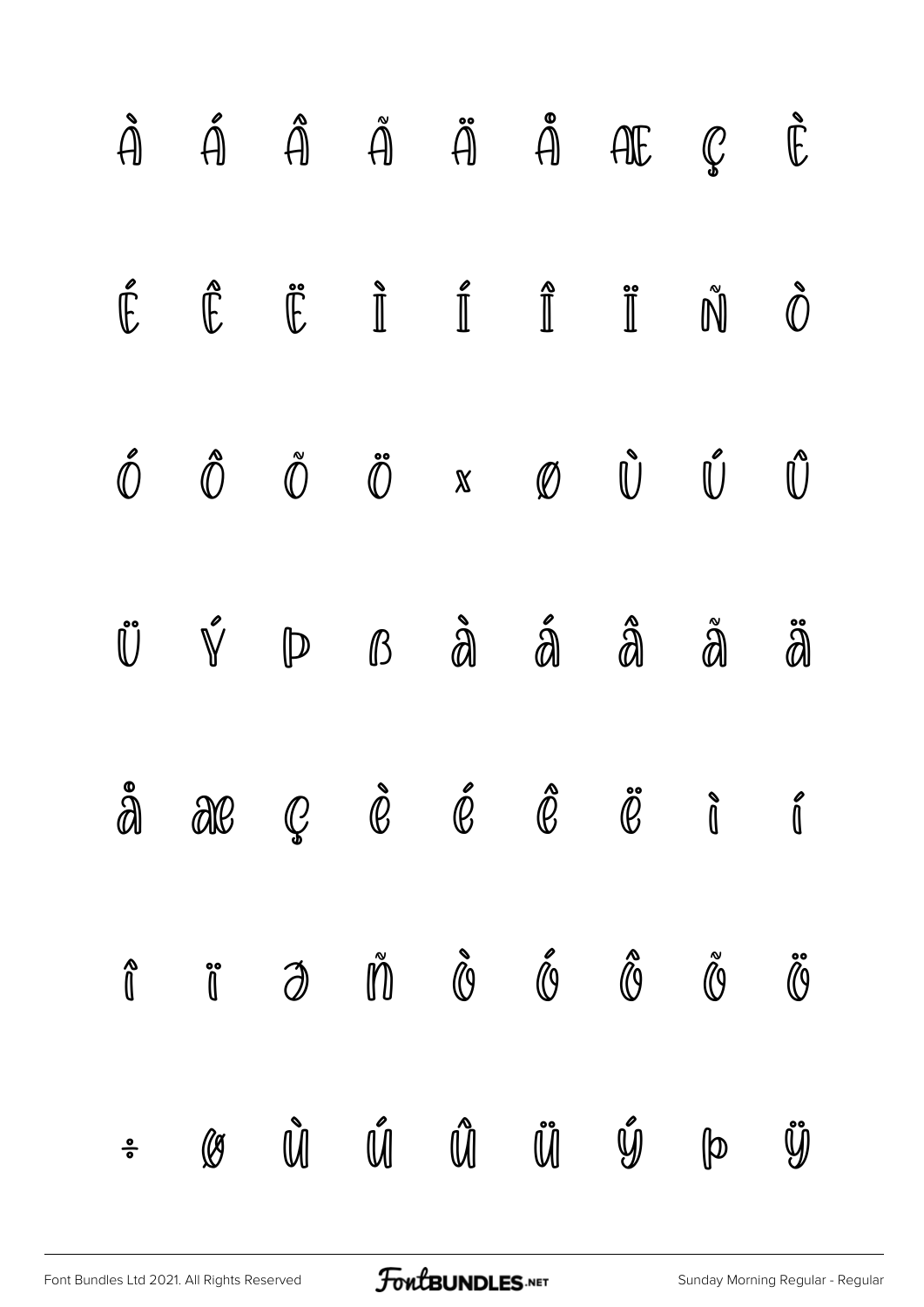|                |                                                                                                                                                                    |  | $\bar{A}$ $\bar{A}$ $\ddot{A}$ $\ddot{A}$ $\ddot{A}$ $\ddot{C}$ $\ddot{C}$                                                                                                                                                                                                                                                                                                                                                                                                                                                                    |                    |                    |
|----------------|--------------------------------------------------------------------------------------------------------------------------------------------------------------------|--|-----------------------------------------------------------------------------------------------------------------------------------------------------------------------------------------------------------------------------------------------------------------------------------------------------------------------------------------------------------------------------------------------------------------------------------------------------------------------------------------------------------------------------------------------|--------------------|--------------------|
|                |                                                                                                                                                                    |  | $\mathring{\mathcal{C}}$ $\mathring{\mathcal{C}}$ $\mathring{\mathcal{C}}$ $\mathring{\mathcal{C}}$ $\mathring{\mathcal{C}}$ $\mathring{\mathcal{C}}$ $\mathring{\mathcal{C}}$ $\mathring{\mathcal{C}}$ $\mathring{\mathcal{C}}$ $\mathring{\mathcal{C}}$                                                                                                                                                                                                                                                                                     |                    |                    |
|                |                                                                                                                                                                    |  | $\begin{array}{cccccccccccccc} \mathbb{E} & \mathbb{C} & \mathbb{C} & \mathbb{C} & \mathbb{C} & \mathbb{C} & \mathbb{C} & \mathbb{C} & \mathbb{C} & \mathbb{C} & \mathbb{C} & \mathbb{C} & \mathbb{C} \end{array}$                                                                                                                                                                                                                                                                                                                            |                    |                    |
| ĝ              |                                                                                                                                                                    |  | $\mathring{\mathbb{G}}$ $\mathring{\mathbb{G}}$ $\mathring{\mathbb{G}}$ $\mathring{\mathbb{G}}$ $\mathring{\mathbb{G}}$ $\mathring{\mathbb{G}}$                                                                                                                                                                                                                                                                                                                                                                                               | $\hat{\mathbb{H}}$ | $\hat{\mathbb{D}}$ |
| $\prod^\infty$ |                                                                                                                                                                    |  | $\begin{array}{ccc}\n\tilde{\mathbb{I}} & \tilde{\mathbb{I}} & \mathbb{I} & \mathbb{I} & \mathbb{I} & \mathbb{I} & \mathbb{I} & \mathbb{I} & \mathbb{I} & \mathbb{I} & \mathbb{I} & \mathbb{I} & \mathbb{I} & \mathbb{I} & \mathbb{I} & \mathbb{I} & \mathbb{I} & \mathbb{I} & \mathbb{I} & \mathbb{I} & \mathbb{I} & \mathbb{I} & \mathbb{I} & \mathbb{I} & \mathbb{I} & \mathbb{I} & \mathbb{I} & \mathbb{I} & \mathbb{I} & \mathbb$                                                                                                        |                    |                    |
|                |                                                                                                                                                                    |  | $\begin{array}{cccccccccccccc} \mathring{\mathfrak{g}} & & \mathring{\mathfrak{g}} & & \mathring{\mathfrak{g}} & & \mathring{\mathfrak{g}} & & \mathring{\mathfrak{g}} & & \mathring{\mathfrak{g}} & & \mathring{\mathfrak{g}} & & \mathring{\mathfrak{g}} & & \mathring{\mathfrak{g}} & & \mathring{\mathfrak{g}} & & \mathring{\mathfrak{g}} & & \mathring{\mathfrak{g}} & & \mathring{\mathfrak{g}} & & \mathring{\mathfrak{g}} & & \mathring{\mathfrak{g}} & & \mathring{\mathfrak{g}} & & \mathring{\mathfrak{g}} & & \mathring{\mathfr$ |                    |                    |
|                | $\begin{array}{ccc} \mathbb{C} & & \mathbb{L} & \mathbb{C} & \mathbb{C} & \mathbb{C} & \mathbb{C} & \mathbb{C} & \mathbb{C} & \mathbb{C} & \mathbb{C} \end{array}$ |  |                                                                                                                                                                                                                                                                                                                                                                                                                                                                                                                                               | Ń ń                | Ņ                  |

[Font Bundles Ltd 2021. All Rights Reserved](https://fontbundles.net/) **FoutBUNDLES.NET** [Sunday Morning Regular - Regular](https://fontbundles.net/) Sunday Morning Regular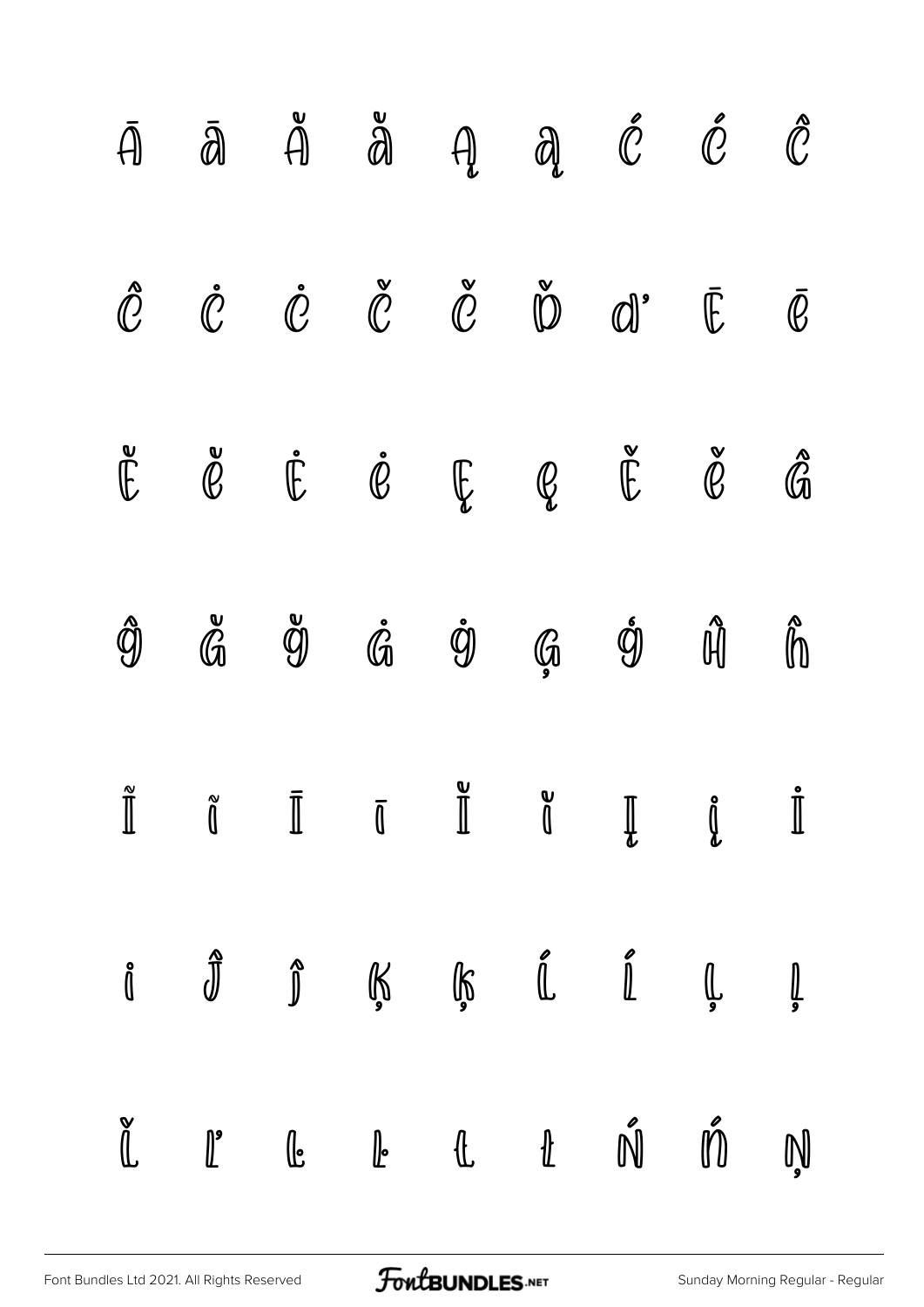|                               |                         | $\begin{matrix} \mathbb{D} & \check{\mathbb{N}} & \check{\mathbb{D}} & \check{\mathbb{D}} & \check{\mathbb{D}} & \check{\mathbb{O}} & \check{\mathbb{O}} & \check{\mathbb{O}} \end{matrix}$                                                                                                                                                                                             |                                                                                                            |                                                                                                                |                         | $\overset{\mathtt{e}}{\mathcal{C}}$ | $\overset{\circ}{0}$                                                                                                                                                                                                                                                                                                                                                                                                                                |
|-------------------------------|-------------------------|-----------------------------------------------------------------------------------------------------------------------------------------------------------------------------------------------------------------------------------------------------------------------------------------------------------------------------------------------------------------------------------------|------------------------------------------------------------------------------------------------------------|----------------------------------------------------------------------------------------------------------------|-------------------------|-------------------------------------|-----------------------------------------------------------------------------------------------------------------------------------------------------------------------------------------------------------------------------------------------------------------------------------------------------------------------------------------------------------------------------------------------------------------------------------------------------|
| $\overset{\circ}{\mathbb{O}}$ |                         | Œœæë r <sup>o</sup> ge p                                                                                                                                                                                                                                                                                                                                                                |                                                                                                            |                                                                                                                |                         | $\check{\cancel{R}}$                | $\overset{\mathtt{v}}{\mathfrak{h}}$                                                                                                                                                                                                                                                                                                                                                                                                                |
| $\mathring{\mathbb{S}}$       | $\hat{\mathbb{S}}$      | $\hat{\mathbb{S}}$ $\hat{\mathbb{S}}$                                                                                                                                                                                                                                                                                                                                                   | $\begin{matrix} \mathbb{S} & \mathbb{S} & \mathbb{S} \\ \mathbb{S} & \mathbb{S} & \mathbb{S} \end{matrix}$ |                                                                                                                |                         | $\overset{\circ}{\mathbb{S}}$       | $\prod_{\mathbf{S}}% {\color[rgb]{0.8,0.3,0} (\mathbf{S}_0, \mathbf{S}_1, \mathbf{S}_2, \mathbf{S}_2, \mathbf{S}_3)}} \prod_{i=1}^{N} \delta_i \left( \mathbf{S}_i \right) \prod_{i=1}^{N} \delta_i \left( \mathbf{S}_i \right) \prod_{i=1}^{N} \delta_i \left( \mathbf{S}_i \right) \prod_{i=1}^{N} \delta_i \left( \mathbf{S}_i \right) \prod_{i=1}^{N} \delta_i \left( \mathbf{S}_i \right) \prod_{i=1}^{N} \delta_i \left( \mathbf{S}_i \right$ |
| $\mathbf{\Phi}$               | $\mathring{\mathbb{T}}$ | $\mathbb{G}^{\bullet}$ $\overset{\circ}{\mathbb{U}}$                                                                                                                                                                                                                                                                                                                                    |                                                                                                            | $\tilde{\mathbb{U}}\qquad \qquad \bar{\mathbb{U}}\qquad \qquad \bar{\mathbb{U}}\qquad \qquad \bar{\mathbb{U}}$ |                         | $\mathbb{\tilde{U}}$                | $\mathring{\mathbb{U}}$                                                                                                                                                                                                                                                                                                                                                                                                                             |
|                               |                         | $\stackrel{\circ}{\mathbb{U}}\quad \stackrel{\circ}{\mathbb{U}}\quad \stackrel{\circ}{\mathbb{U}}\quad \stackrel{\circ}{\mathbb{U}}\quad \stackrel{\circ}{\mathbb{U}}\quad \stackrel{\circ}{\mathbb{U}}\quad \stackrel{\circ}{\mathbb{U}}\quad \stackrel{\circ}{\mathbb{W}}\quad \stackrel{\circ}{\mathbb{W}}\quad \stackrel{\circ}{\mathbb{W}}\quad \stackrel{\circ}{\mathbb{V}}\quad$ |                                                                                                            |                                                                                                                |                         |                                     |                                                                                                                                                                                                                                                                                                                                                                                                                                                     |
|                               |                         | $\begin{array}{ccccccccccccccccc} \mathbb{Y} & \mathbb{Y} & \mathbb{Z} & \mathbb{Z} & \mathbb{Z} & \mathbb{Z} & \mathbb{Z} & \mathbb{Z} & \mathbb{Z} & \mathbb{E} \end{array}$                                                                                                                                                                                                          |                                                                                                            |                                                                                                                |                         |                                     |                                                                                                                                                                                                                                                                                                                                                                                                                                                     |
|                               |                         | are ó le s                                                                                                                                                                                                                                                                                                                                                                              | $\circledS$                                                                                                | $\delta$                                                                                                       | $\mathbb V$ $\mathbb U$ |                                     | $\bullet$                                                                                                                                                                                                                                                                                                                                                                                                                                           |

FontBUNDLES.NET